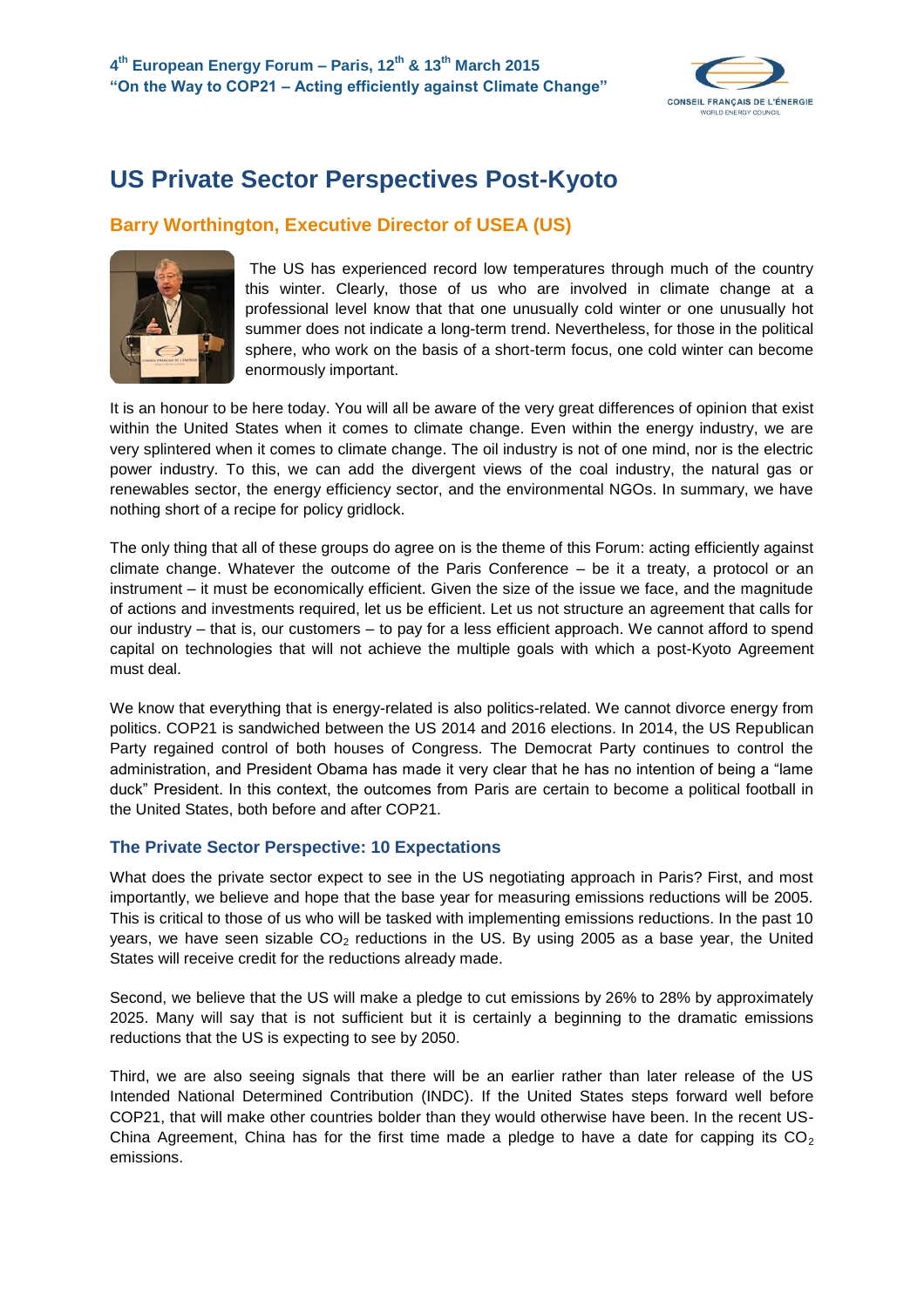### **4 th European Energy Forum – Paris, 12th & 13th March 2015 "On the Way to COP21 – Acting efficiently against Climate Change"**



Fourth, in practical terms, President Obama's Climate Change Plan announced some time ago is based on 3 pillars: reducing emissions, dealing with increased temperatures, and international collaboration. That has been translated into Environmental Protection Agency (EPA) regulations calling for reduced greenhouse gas emissions on coal-fired power plants. Essentially, no new coalfired plants will be built in the US without carbon capture and storage facilities. The only wild card we are unsure about relates to whether the EPA will also issue regulations for carbon capture and storage on natural gas fired plants. Most agree that this will occur but are unsure of when it will occur, although most believe that it will be sooner rather than later – probably by 2020.

Fifth, we believe that the United States will accept that the Paris Agreement contains different goals for different countries and different pathways forward. In the past, the US negotiating posture was based on everyone doing the same. Going forward, the US will accept that one size does not fit all.

Sixth, we believe that the United States will insist that the outcome of COP21 be a non-binding agreement. That is, under US law any treaty or a protocol, by definition, has to be ratified by the US Senate. It is abundantly clear today that that ratification will be impossible to achieve today. It is therefore quite obvious that the US will find it very difficult to agree to a text that has to be ratified by the Senate. Therefore, negotiators in the US are tending to refer to such a non-binding text as an "instrument". I realise, however, that many are likely to be disappointed by this US negotiating posture.

Seventh, it will be necessary for the US to resolve the debate about the authority of its executive branch versus its legislative branch. President Obama has exercised many powers by regulation or by executive order. That is certainly the case with US greenhouse gas policies as well as its immigration and healthcare policies.

Eighth, an item that we are completely uncertain about is the US approach to the treatment of forestry and land use patterns, which act as a sink for capturing  $CO<sub>2</sub>$  emissions and as a source of  $CO<sub>2</sub>$  in the atmosphere. We do not know what stance the US will take in this regard.

Ninth, there is growing recognition in Washington that if COP21 fails, the United Nations Framework Convention on Climate Change is broken and unfixable. As such, the world's countries will move to another mechanism to deal with climate change. The US view in December 2015 will be less important than its view in December 2016, after the next elections.

#### **The Private Sector Perspective: 10 Wishes**

The following 10 items describe what the private sector would like to see as the outcome of those negotiations.

- ► First, industry believes that every technology that has zero  $CO<sub>2</sub>$  emissions should be treated in the same way, whether it be nuclear, fossil fuels with carbon capture and storage, renewables, efficiency improvements, or improvements to transmission and distribution.
- ► Second, by doing so, the policies will leave all energy options open.
- ► Third, we must incentivise the mobilisation of capital, attracting it to energy infrastructure projects.
- ► Fourth, industry would like to see equal treatment of all energy sectors, including transport, electricity, agriculture, chemicals, manufacturing, and so on. All of these sectors have to be treated equally in addressing climate change.